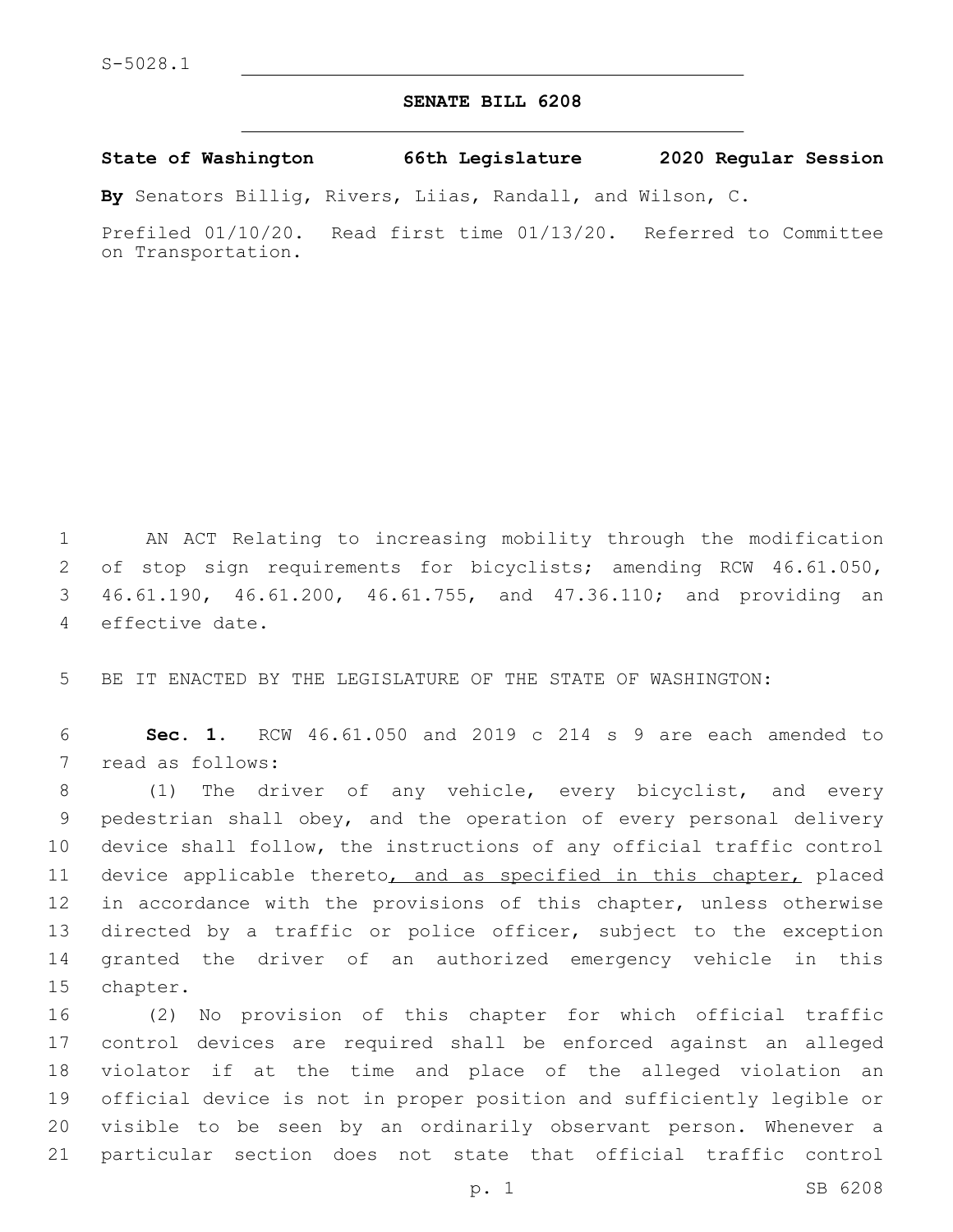devices are required, such section shall be effective even though no 2 devices are erected or in place.

 (3) Whenever official traffic control devices are placed in position approximately conforming to the requirements of this chapter, such devices shall be presumed to have been so placed by the official act or direction of lawful authority, unless the contrary 7 shall be established by competent evidence.

 (4) Any official traffic control device placed pursuant to the provisions of this chapter and purporting to conform to the lawful requirements pertaining to such devices shall be presumed to comply with the requirements of this chapter, unless the contrary shall be 12 established by competent evidence.

 **Sec. 2.** RCW 46.61.190 and 2019 c 403 s 7 are each amended to read as follows:14

 (1) Preferential right-of-way may be indicated by stop signs or 16 yield signs as authorized in RCW 47.36.110.

 (2)(a) Except when directed to proceed by a duly authorized flagger, or a police officer, or a firefighter vested by law with authority to direct, control, or regulate traffic, every driver of a vehicle approaching a stop sign shall stop except as provided in (b) of this subsection at a clearly marked stop line, but if none, before entering a marked crosswalk on the near side of the intersection or, if none, then at the point nearest the intersecting roadway where the driver has a view of approaching traffic on the intersecting roadway before entering the roadway, and after having stopped shall yield the right-of-way to any vehicle in the intersection or approaching on another roadway so closely as to constitute an immediate hazard during the time when such driver is moving across or within the 29 intersection or junction of roadways.

 (b)(i) With the exception of (b)(ii) of this subsection, every bicyclist approaching a stop sign shall either:

 (A) Follow the requirements for approaching a stop sign as specified in (a) of this subsection; or

 (B) Follow the requirements for approaching a yield sign as specified in subsection (3) of this section.

 (ii) Every bicyclist approaching a stop sign located at a highway grade crossing of a railroad must follow the requirements of RCW 46.61.345.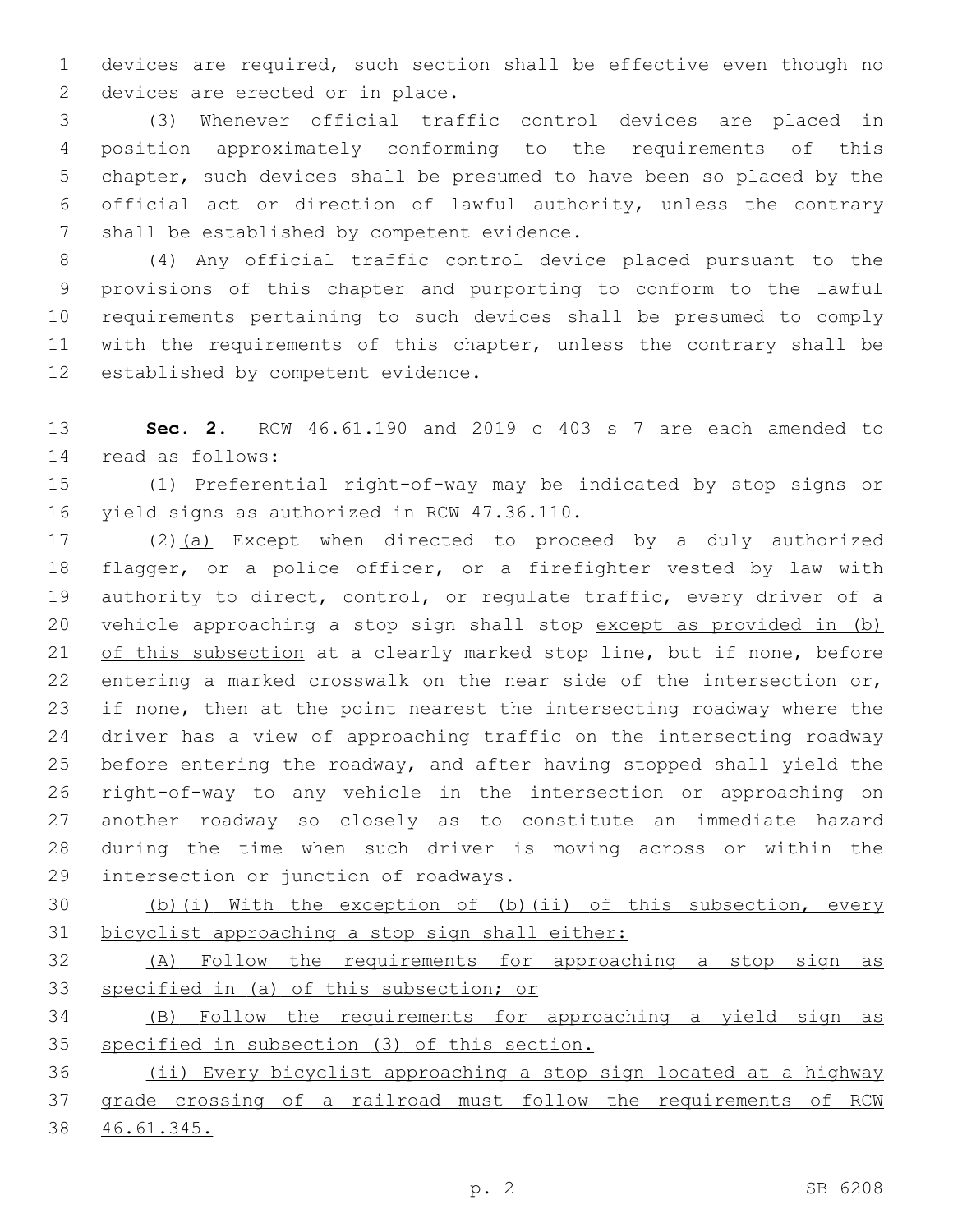(3) The driver of a vehicle approaching a yield sign shall in obedience to such sign slow down to a speed reasonable for the existing conditions and if required for safety to stop, shall stop at a clearly marked stop line, but if none, before entering a marked crosswalk on the near side of the intersection or if none, then at the point nearest the intersecting roadway where the driver has a view of approaching traffic on the intersecting roadway before entering the roadway, and then after slowing or stopping, the driver shall yield the right-of-way to any vehicle in the intersection or approaching on another roadway so closely as to constitute an immediate hazard during the time such driver is moving across or within the intersection or junction of roadways: PROVIDED, That if such a driver is involved in a collision with a vehicle in the intersection or junction of roadways, after driving past a yield sign without stopping, such collision shall be deemed prima facie evidence 16 of the driver's failure to yield right-of-way.

 (4)(a) When right-of-way has not been yielded in accordance with this section to a vehicle that is a vulnerable user of a public way, a driver of a motor vehicle found to be in violation of this section must be assessed an additional fine equal to the base penalty assessed under RCW 46.63.110(3). This fine may not be waived, reduced, or suspended, unless the court finds the offender to be indigent, and is not subject to the additional fees and assessments that the base penalty for this violation is subject to under RCW 25 2.68.040, 3.62.090, and 46.63.110.

 (b) For the purposes of this section, "vulnerable user of a public way" has the same meaning as provided in RCW 46.61.526(11)(c).

 (5) The additional fine imposed under subsection (4) of this section must be deposited into the vulnerable roadway user education 30 account created in RCW 46.61.145.

 **Sec. 3.** RCW 46.61.200 and 1984 c 7 s 67 are each amended to read as follows:32

 In addition to the points of intersection of any public highway with any arterial public highway that is constituted by law or by any proper authorities of this state or any city or town of this state, the state department of transportation with respect to state highways, and the proper authorities with respect to any other public highways, have the power to determine and designate any particular intersection, or any particular highways, roads, or streets or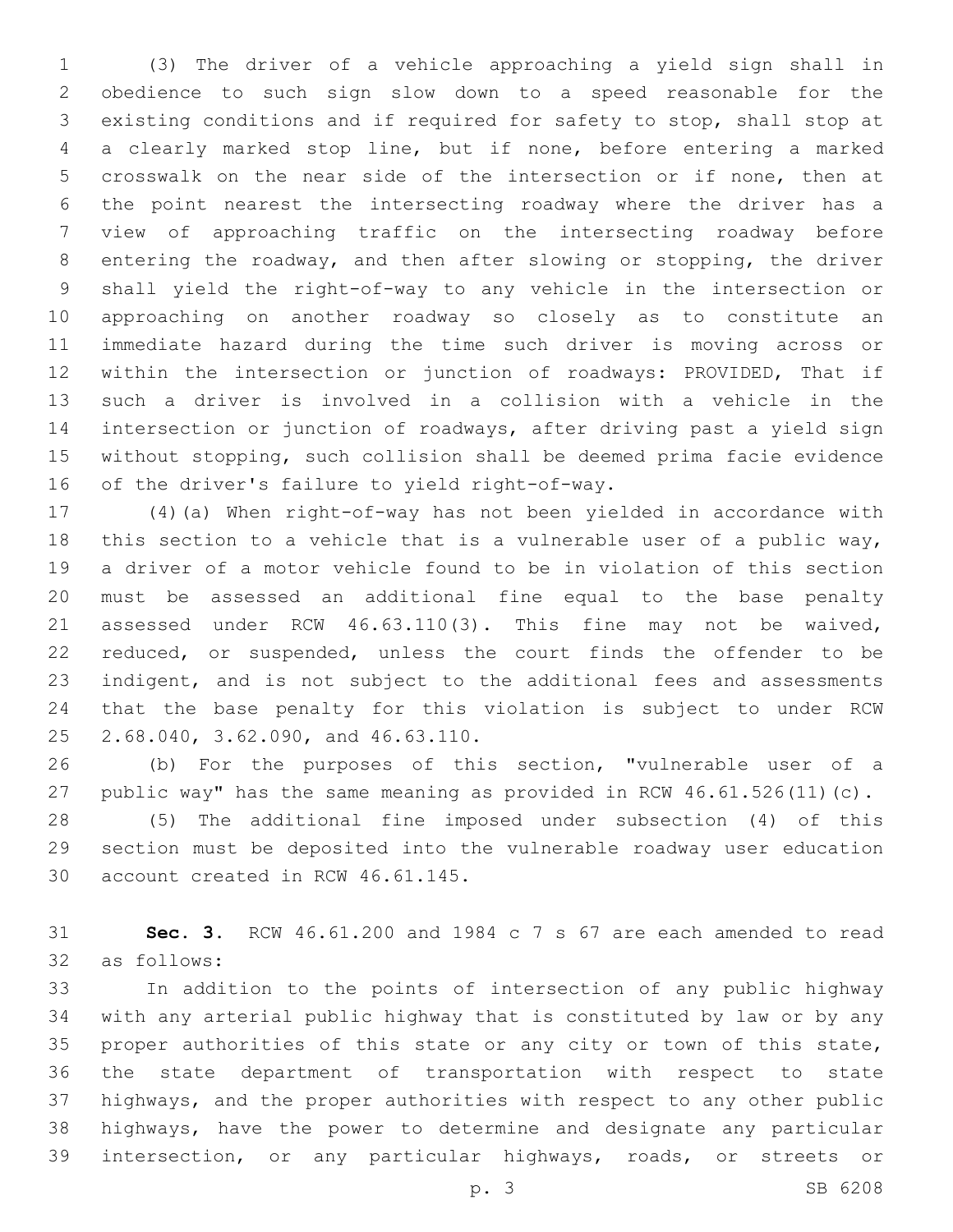portions thereof, at any intersection with which vehicles shall be required to stop before entering such intersection. Upon the determination and designation of such points at which vehicles will be required to come to a stop before entering the intersection, except as provided in RCW 46.61.190, the proper authorities so determining and designating shall cause to be posted and maintained proper signs of the standard design adopted by the state department of transportation indicating that the intersection has been so determined and designated and that vehicles entering it are required 10 to stop, except as provided in RCW 46.61.190. It is unlawful for any person operating any vehicle when entering any intersection determined, designated, and bearing the required sign to fail and neglect to bring the vehicle to a complete stop before entering the 14 intersection, except as provided in RCW 46.61.190.

 **Sec. 4.** RCW 46.61.755 and 2000 c 85 s 3 are each amended to read as follows:16

 (1) Every person riding a bicycle upon a roadway shall be granted all of the rights and shall be subject to all of the duties applicable to the driver of a vehicle by this chapter, except as to 20 special regulations in RCW 46.61.750 through 46.61.780, except as 21 provided in RCW 46.61.190, and except as to those provisions of this chapter which by their nature can have no application.

 (2) Every person riding a bicycle upon a sidewalk or crosswalk must be granted all of the rights and is subject to all of the duties 25 applicable to a pedestrian by this chapter.

 **Sec. 5.** RCW 47.36.110 and 2010 c 8 s 10013 are each amended to read as follows:27

 In order to provide safety at intersections on the state highway system, the department may require persons traveling upon any portion 30 of such highway to stop before entering the intersection, except as 31 provided in RCW 46.61.190. For this purpose there may be erected a standard stop sign as prescribed in the state department of transportation's "Manual on Uniform Traffic Control Devices for Streets and Highways." All persons traveling upon the highway shall come to a complete stop at such a sign, except as provided in RCW 36 46.61.190, and the appearance of any sign so located is sufficient warning to a person that he or she is required to stop. A person stopping at such a sign shall proceed through that portion of the